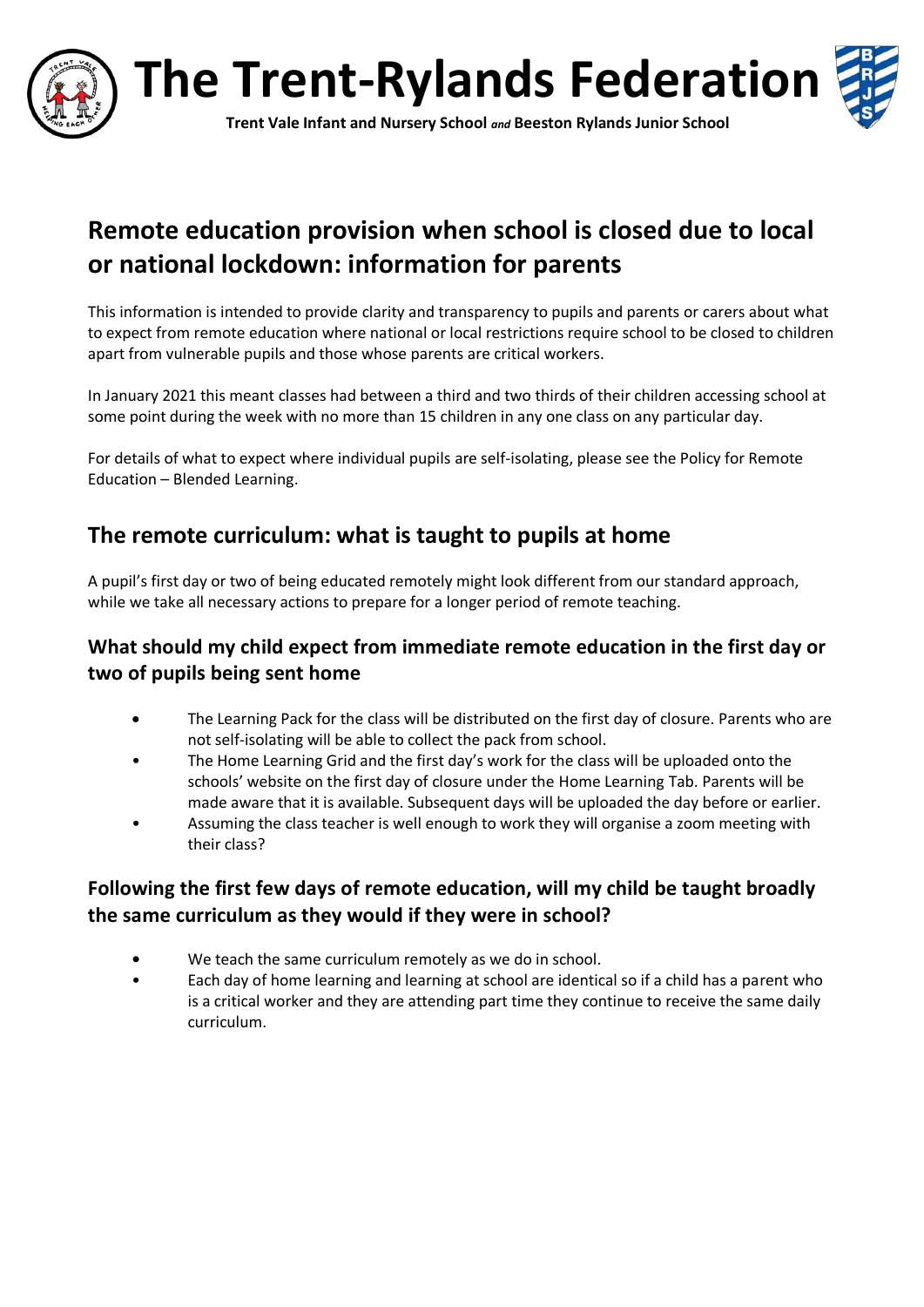# **Remote teaching and study time each day**

## **How long can I expect work set by the school to take my child each day?**

We expect that remote education (including remote teaching and independent work) will take pupils broadly the following number of hours each day:

| Reception (F2)      | $1 - 2$ hours |
|---------------------|---------------|
| Y1                  | $2 - 3$ hours |
| Y <sub>2</sub>      | $3 - 4$ hours |
| Key Stage 2 (Y3-Y6) | 4 hours       |

# **Accessing remote education**

#### **How will my child access any online remote education you are providing?**

- **•** Zoom will be used for online remote education
- Links will be sent to parents via email
- Where possible links will be recurring so the same link can be used every day for lessons

## **If my child does not have digital or online access at home, how will you support them to access remote education?**

We recognise that some pupils may not have suitable online access at home. We take the following approaches to support those pupils to access remote education:

- Laptops and tablets will be issued to those families who do not have enough devices for one per child in the following order:-
	- 1. Family has no device or only a phone for F2-Y6 children.
	- 2. Family has one device for 3 or more F2-Y6 children to share. Priority will be given to families with older primary aged children.
	- 3. Family has one device for 2 or more F2-Y6 children to share. Priority will be given to families with older primary aged children.
- If the only access you have to the internet is via data on your phone please contact school via [office@trentvale.notts.sch.uk](mailto:office@trentvale.notts.sch.uk) o[r office@rylands.notts.sch.uk.](mailto:office@rylands.notts.sch.uk)
- If you do not have any internet connection please contact school via [office@trentvale.notts.sch.uk](mailto:office@trentvale.notts.sch.uk) o[r office@rylands.notts.sch.uk.](mailto:office@rylands.notts.sch.uk)
- A Learning Pack will be printed each week for every child that requires one. These are available for collection by 9am on a Monday morning for Y1-Y6 and by 9am on a Tuesday morning for F2. A text will be sent to parents if they are ready for collection earlier than these times.
- Work should be returned to your child's class teacher via email. Paper copies can be returned to school weekly when you collect the next weeks Learning Pack.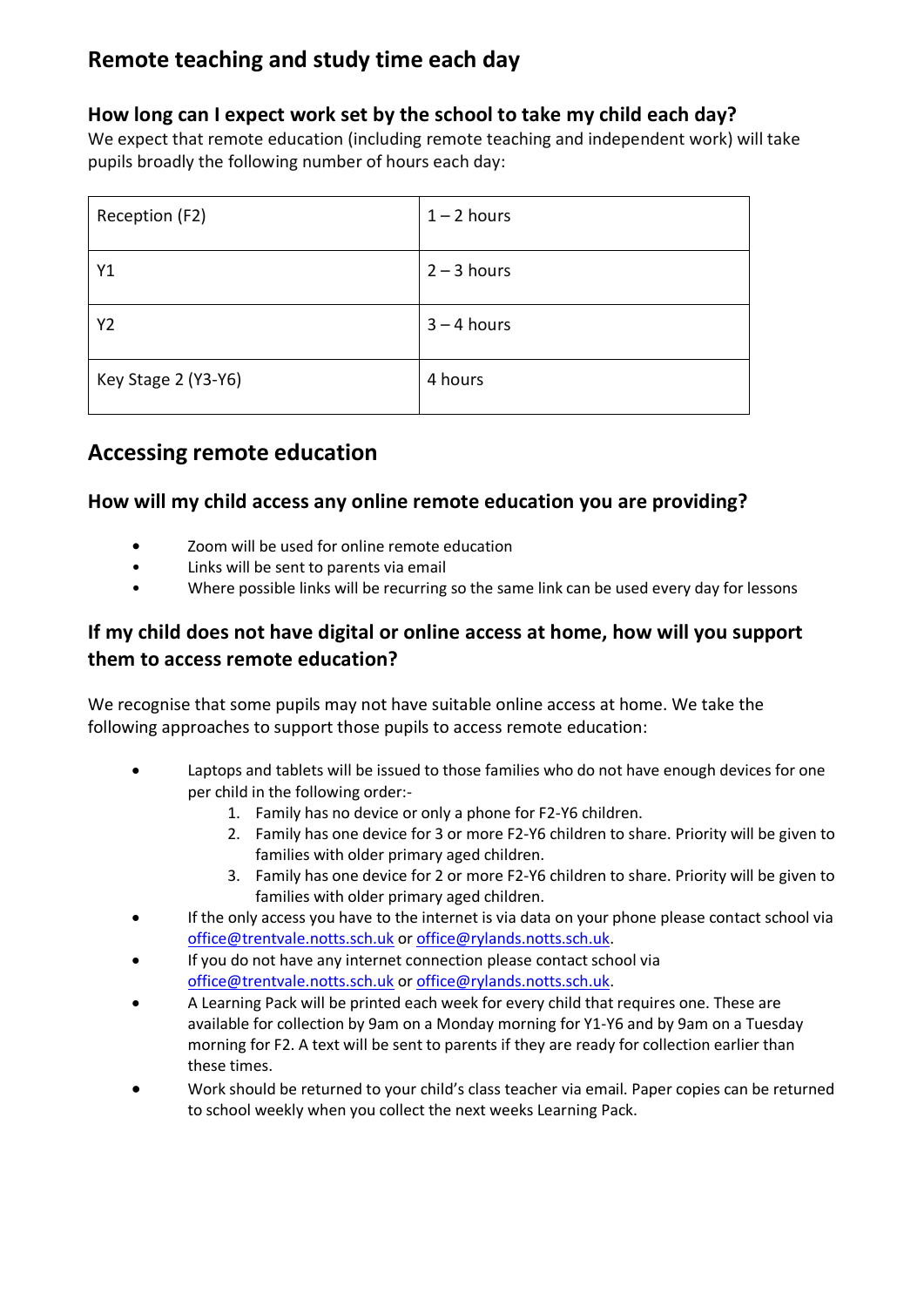## **How will my child be taught remotely?**

We use a combination of the following approaches to teach pupils remotely:

- Live teaching (online lessons). These are via zoom and are at least once a day.
- Recorded teaching (e.g. Oak National Academy lessons, White Rose maths, video/audio recordings made by teachers, BBC). Links to these are included in the weekly timetable that is put on the website.
- Printed paper packs produced by teachers. Each week a Learning Pack is produced and printed for every pupils of the weeks learning.
- Reading books and textbooks school have sent home.
- Commercially available websites supporting the teaching of specific subjects or areas, including video clips or sequences.

# **Engagement and feedback**

### **What are your expectations for my child's engagement and the support that we as parents and carers should provide at home?**

Expectations for pupils' engagement with remote education:-

- Children to attend all scheduled zoom teaching sessions.
- Children to complete the Learning provided on the website/in the Learning Pack
- Children to email completed work to their class teacher and/or return their Learning Pack to school.

Expectations of parental support, for example, setting routines to support your child's education:-

- Set a routine for each day so that children are ready and able to learn at home.
- Enable children's attendance at all scheduled zoom teaching sessions
- Encourage and support the completion of all of the daily learning provided on the website/in the Learning Pack
- Ensure class teachers have completed work emailed to them or the Learning Pack returned to school

## **How will you check whether my child is engaging with their work and how will I be informed if there are concerns?**

We will check on your child's engagement with learning everyday by:-

- Keeping a register of who has attended the scheduled zoom teaching sessions
- Keeping a register of work that has been returned physically, or by email.

We will inform parents if there are any concerns with your engagement by:-

- Contacting you that day if your child has not attended a scheduled zoom teaching session by text, email and/or phone
- Contacting you at least weekly if your child has not returned any work to school either physically or by email.